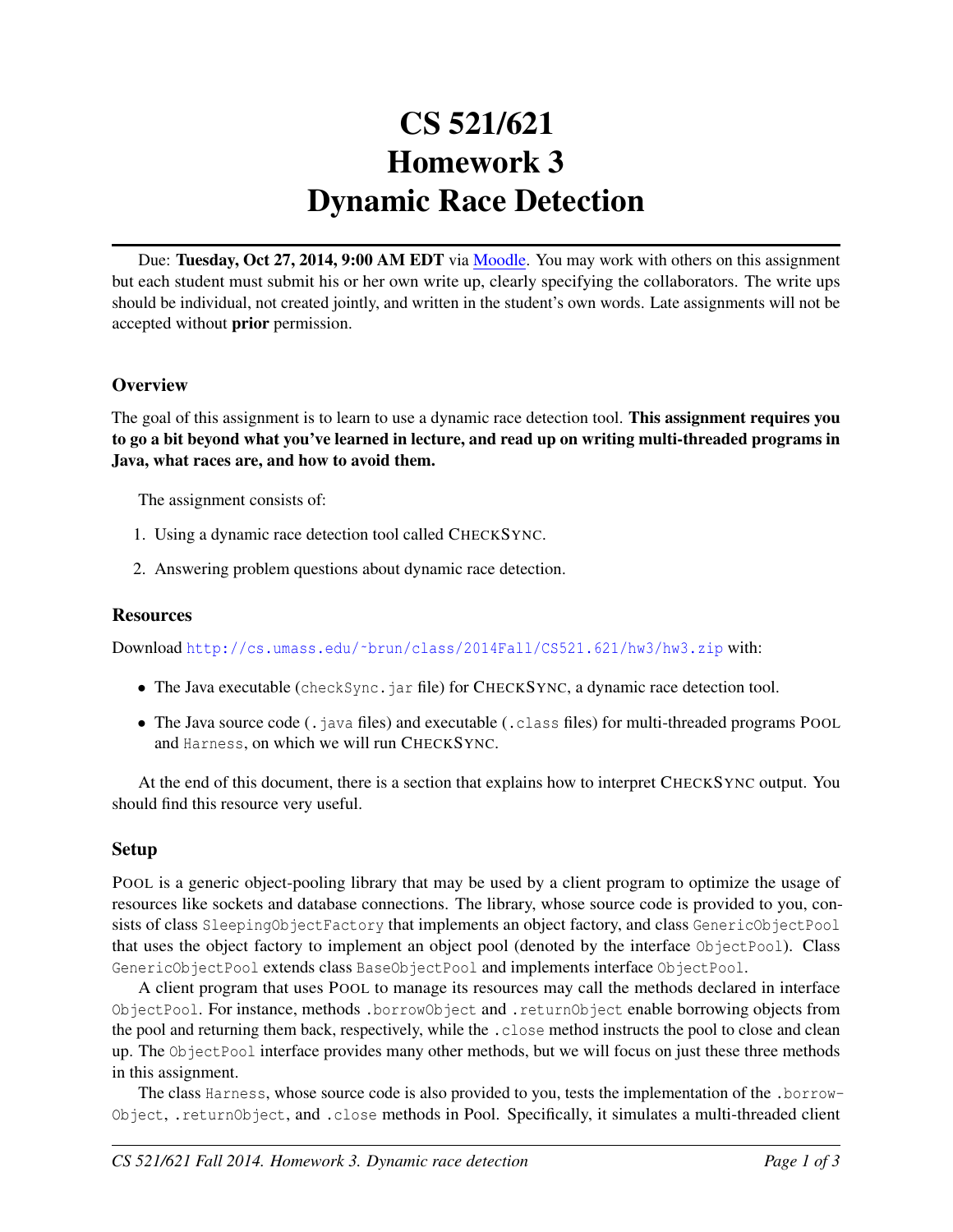program that first constructs a pool, then spawns a bunch of threads that simultaneously and repeatedly invoke the .borrowObject and .returnObject methods on that pool and, finally, when all these threads are done, closes the pool by calling the .close method. We wish to determine if the pool can be corrupted by this multi-threaded client program.

CHECKSYNC is a dynamic race detection tool based on the Eraser algorithm. If you are interested, you may read more about Eraser here: <http://dl.acm.org/citation.cfm?id=265927>

CHECKSYNC takes as input a Java program and produces the file sync.log that reports potential races the tool found in the program. For instance, to run the tool on the above test case, you need to execute the following:

java -cp ./checkSync.jar:. edu.umd.cs.pugh.CheckSync Harness

- Note that the . jar is compiled using Java 6 (v1.6). If you use Java 7 (v1.7), the binaries should execute just fine. You should not run into any compatibility problems, since you are not compiling the code, but if you do, the -source 6 and -target 6 arguments to java may prove useful.
- Note that the : separator in the -classpath argument is specific to Linux-based operating systems and that Windows uses ;

### Problems

1. Write a small test case RaceFreeTest.java containing a multi-threaded Java program that is race-free but for which the Eraser algorithm, and hence the CheckSync tool, reports a single false race between a pair of accesses (at least one of which is a write, of course).

For a quick tutorial on how to write multithreaded programs in Java, see [http://www.tutorialspoint](http://www.tutorialspoint.com/java/java_multithreading.htm). [com/java/java\\_multithreading.htm](http://www.tutorialspoint.com/java/java_multithreading.htm) and you may find the Harness sample multi-threaded program useful.

- (a) Submit RaceFreeTest.java
- (b) In a separate writeup.txt, cut and paste the generated sync.log (it must contain a single false race) along with a short explanation why you think the false race was reported.
- 2. Run CHECKSYNC on the Harness test case for the POOL library as described above. Submit the generated sync.log and answer the following two problems in the same writeup.txt from above.
	- (a) For each reported race in sync.log, state whether it is a real race or a false race, along with a short explanation why you think it is real or false. You will need to inspect the stack trace generated for each reported race in sync.log and the sources of the Harness test case and the POOL library. You may group your answers for similar races together instead of describing each race separately. Be careful: A reported race may seem real when in fact it is false!
	- (b) For each reported race that is real (as opposed to false), suggest a fix in the POOL library that eliminates it.

#### **Deliverables**

You should submit 3 files:

- RaceFreeTest.java from problem  $1(a)$ .
- writeup.txt from problems  $1(b)$ ,  $2(a)$ , and  $2(b)$ .
- sync.log from problem 2.